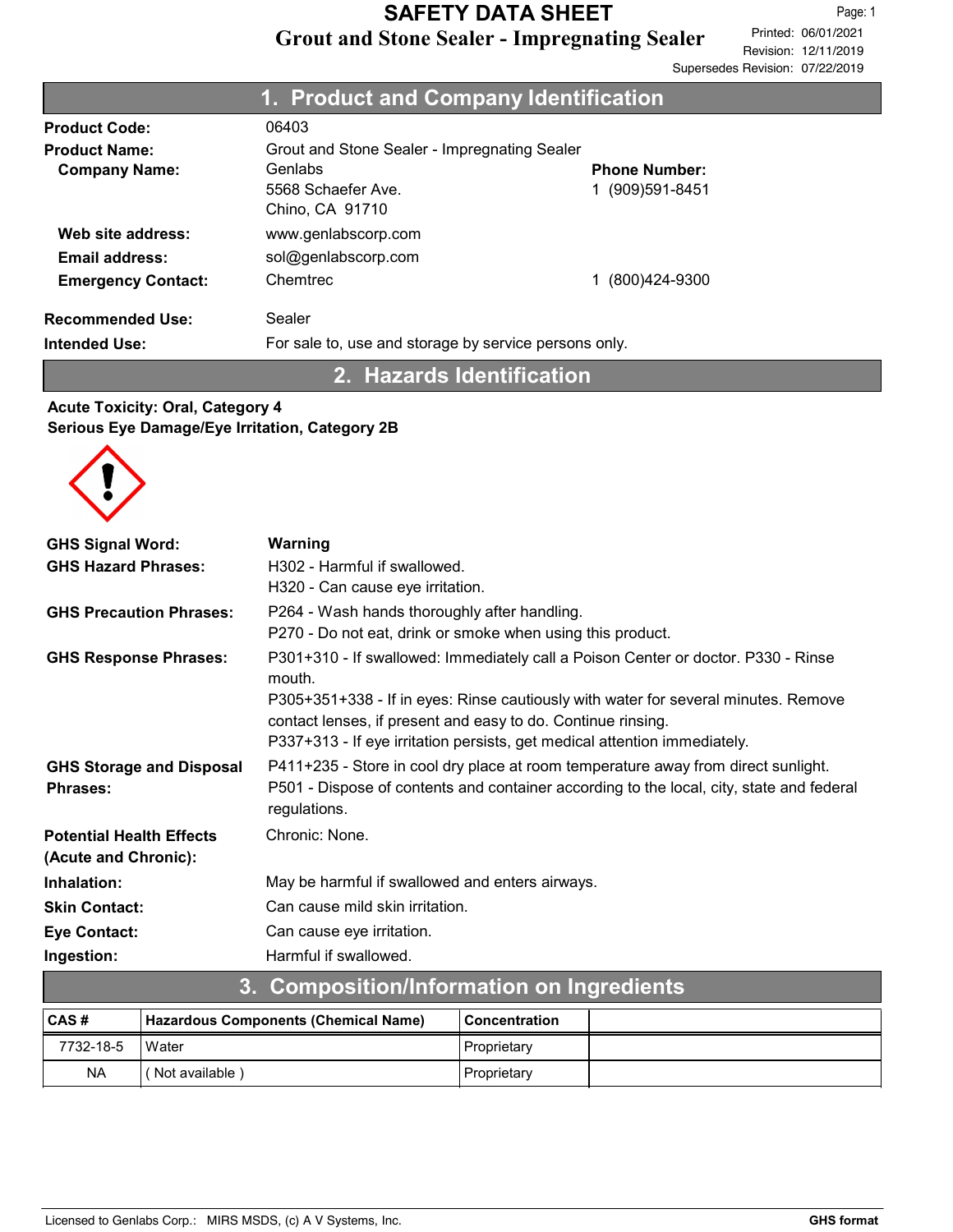|                                                                                | 4. First Aid Measures                                                                                                                                                                         |
|--------------------------------------------------------------------------------|-----------------------------------------------------------------------------------------------------------------------------------------------------------------------------------------------|
| <b>Emergency and First Aid</b><br><b>Procedures:</b>                           |                                                                                                                                                                                               |
| In Case of Inhalation:                                                         | No specific treatment is necessary since this material is not likely to be hazardous by<br>inhalation.                                                                                        |
| In Case of Skin Contact:                                                       | No specific treatment is necessary, since this material is not likely to be hazardous.                                                                                                        |
| In Case of Eye Contact:                                                        | No specific treatment is necessary, since this material is not likely to be hazardous.                                                                                                        |
| In Case of Ingestion:                                                          | No specific treatment is necessary, since this material is expected to be non-hazardous.                                                                                                      |
| <b>Note to Physician:</b>                                                      | Treat symptomatically and supportively.                                                                                                                                                       |
|                                                                                | <b>Fire Fighting Measures</b><br>5.                                                                                                                                                           |
| Flash Pt:                                                                      | Method Used: Estimate<br>ΝP                                                                                                                                                                   |
| <b>Explosive Limits:</b>                                                       | N/A<br>UEL: N/A<br>LEL:                                                                                                                                                                       |
| <b>Autoignition Pt:</b>                                                        | <b>NP</b>                                                                                                                                                                                     |
| Suitable Extinguishing Media: Not available.                                   |                                                                                                                                                                                               |
| <b>Fire Fighting Instructions:</b>                                             | As in any fire, wear a self-contained breathing apparatus in pressure-demand,<br>MSHA/NIOSH (approved or equivalent), and full protective gear. Material will not burn.                       |
| <b>Flammable Properties and</b><br>Hazards:                                    | No data available.                                                                                                                                                                            |
| <b>Hazardous Combustion</b><br><b>Products:</b>                                | No data available.                                                                                                                                                                            |
|                                                                                | 6. Accidental Release Measures                                                                                                                                                                |
| <b>Steps To Be Taken In Case</b><br><b>Material Is Released Or</b><br>Spilled: | Use proper personal protective equipment as indicated in Section 8.<br>Spills/Leaks: Absorb spill with inert material (e.g. vermiculite, sand or earth), then place in<br>suitable container. |
|                                                                                | 7. Handling and Storage                                                                                                                                                                       |
| <b>Precautions To Be Taken in</b><br>Handling:                                 | No special handling procedures are required.                                                                                                                                                  |
| <b>Precautions To Be Taken in</b><br>Storing:                                  | No special storage requirements.                                                                                                                                                              |
| 8.                                                                             | <b>Exposure Controls/Personal Protection</b>                                                                                                                                                  |
|                                                                                |                                                                                                                                                                                               |

| CAS#      | ' Partial Chemical Name | <b>OSHA TWA</b> | <b>ACGIH TWA</b> | Other Limits |
|-----------|-------------------------|-----------------|------------------|--------------|
| 7732-18-5 | Water                   | ' No data.      | l No data.       | No data.     |
| NA        | Not available           | ' No data.      | l No data.       | No data.     |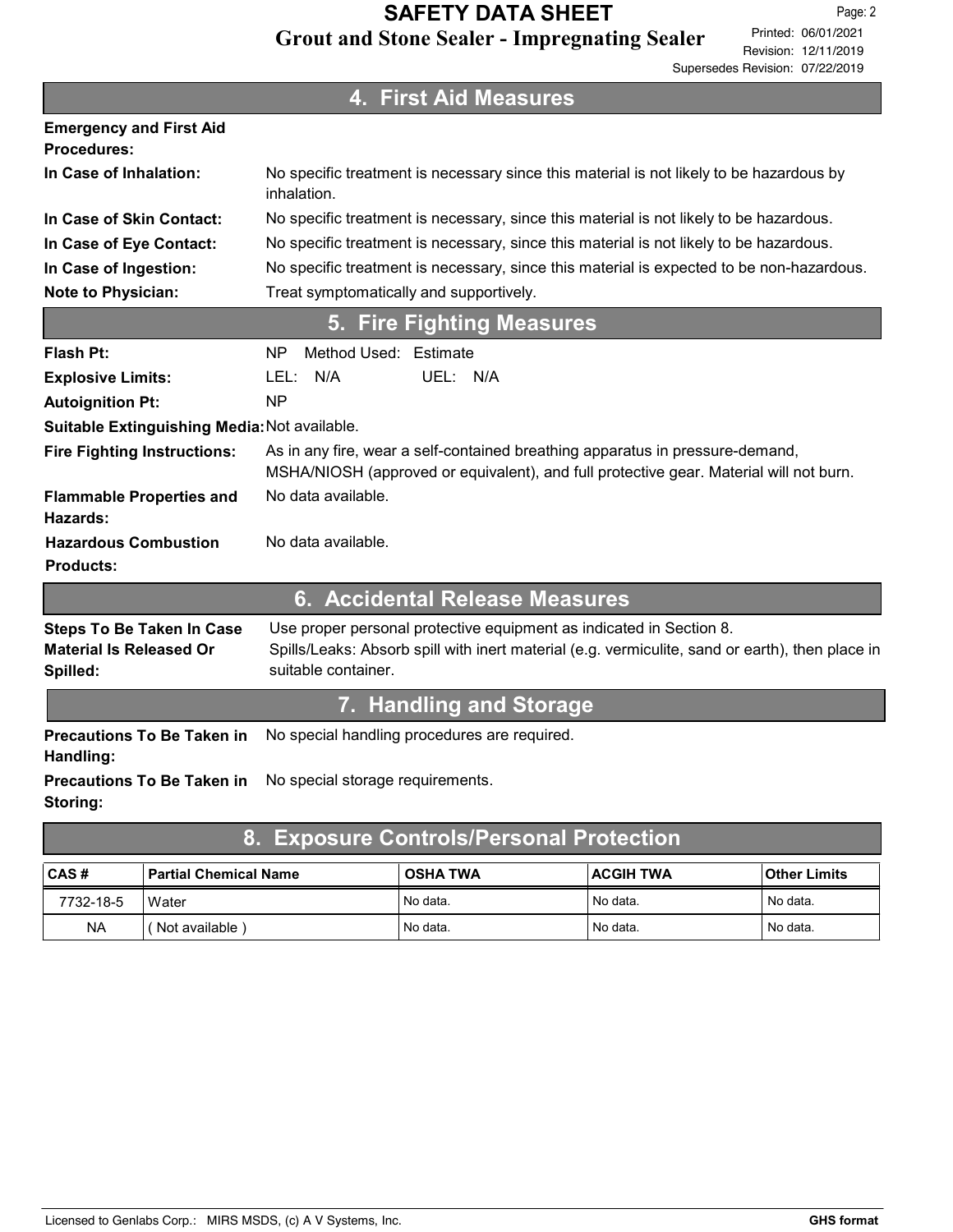# Grout and Stone Sealer - Impregnating Sealer SAFETY DATA SHEET

Revision: 12/11/2019 Printed: 06/01/2021 Page: 3 Supersedes Revision: 07/22/2019

| <b>Respiratory Equipment</b><br>(Specify Type):    | Respirator protection is not normally required. |
|----------------------------------------------------|-------------------------------------------------|
| <b>Eye Protection:</b>                             | Eye protection is not normally required.        |
| <b>Protective Gloves:</b>                          | Protective garments not normally required.      |
| <b>Other Protective Clothing:</b>                  | Protective garments not normally required.      |
| <b>Engineering Controls</b><br>(Ventilation etc.): | There are no special ventilation requirements.  |

# 9. Physical and Chemical Properties

| <b>Physical States:</b>                                     | [X] Liquid<br>[ ] Solid<br>[ ] Gas                          |
|-------------------------------------------------------------|-------------------------------------------------------------|
| <b>Appearance and Odor:</b>                                 | Clear colorless liquid with no odor.                        |
| pH:                                                         | $~1.00 - 7.00$                                              |
| <b>Melting Point:</b>                                       | <b>NA</b>                                                   |
| <b>Boiling Point:</b>                                       | $>= 100.00 C$                                               |
| <b>Flash Pt:</b>                                            | NP<br>Method Used: Estimate                                 |
| <b>Evaporation Rate:</b>                                    | NE.                                                         |
| Flammability (solid, gas):                                  | No data available.                                          |
| <b>Explosive Limits:</b>                                    | N/A<br>LEL:<br>UEL: N/A                                     |
| Vapor Pressure (vs. Air or                                  | <b>NE</b>                                                   |
| $mm Hg$ :                                                   |                                                             |
| Vapor Density (vs. Air = 1):                                | <b>NE</b>                                                   |
| Specific Gravity (Water = 1):                               | ~1.010                                                      |
| Density:                                                    | $\sim$ 8.42 LB/GA                                           |
| <b>Bulk density:</b>                                        | <b>NP</b>                                                   |
| <b>Solubility in Water:</b>                                 | 100%                                                        |
| <b>Saturated Vapor</b>                                      | <b>NE</b>                                                   |
| <b>Concentration:</b>                                       |                                                             |
| <b>Octanol/Water Partition</b>                              | No data.                                                    |
| <b>Coefficient:</b>                                         |                                                             |
| VOC / Volume:                                               | 0.0000 G/L                                                  |
| <b>Autoignition Pt:</b>                                     | NP                                                          |
| <b>Decomposition Temperature: NE</b>                        |                                                             |
| <b>Viscosity:</b>                                           | NP                                                          |
| <b>Particle Size:</b>                                       | NP                                                          |
| <b>Heat Value:</b>                                          | NP                                                          |
| <b>Corrosion Rate:</b>                                      | <b>NP</b>                                                   |
|                                                             | <b>10. Stability and Reactivity</b>                         |
| <b>Stability:</b>                                           | Unstable [ ]<br>Stable [X]                                  |
| <b>Conditions To Avoid -</b><br>Instability:                | None.                                                       |
| Incompatibility - Materials To None.<br>Avoid:              |                                                             |
| <b>Byproducts:</b>                                          | Hazardous Decomposition or Carbon monoxide, Carbon dioxide. |
| <b>Possibility of Hazardous</b><br><b>Reactions:</b>        | Will occur [ ]<br>Will not occur [X]                        |
| <b>Conditions To Avoid -</b><br><b>Hazardous Reactions:</b> | None.                                                       |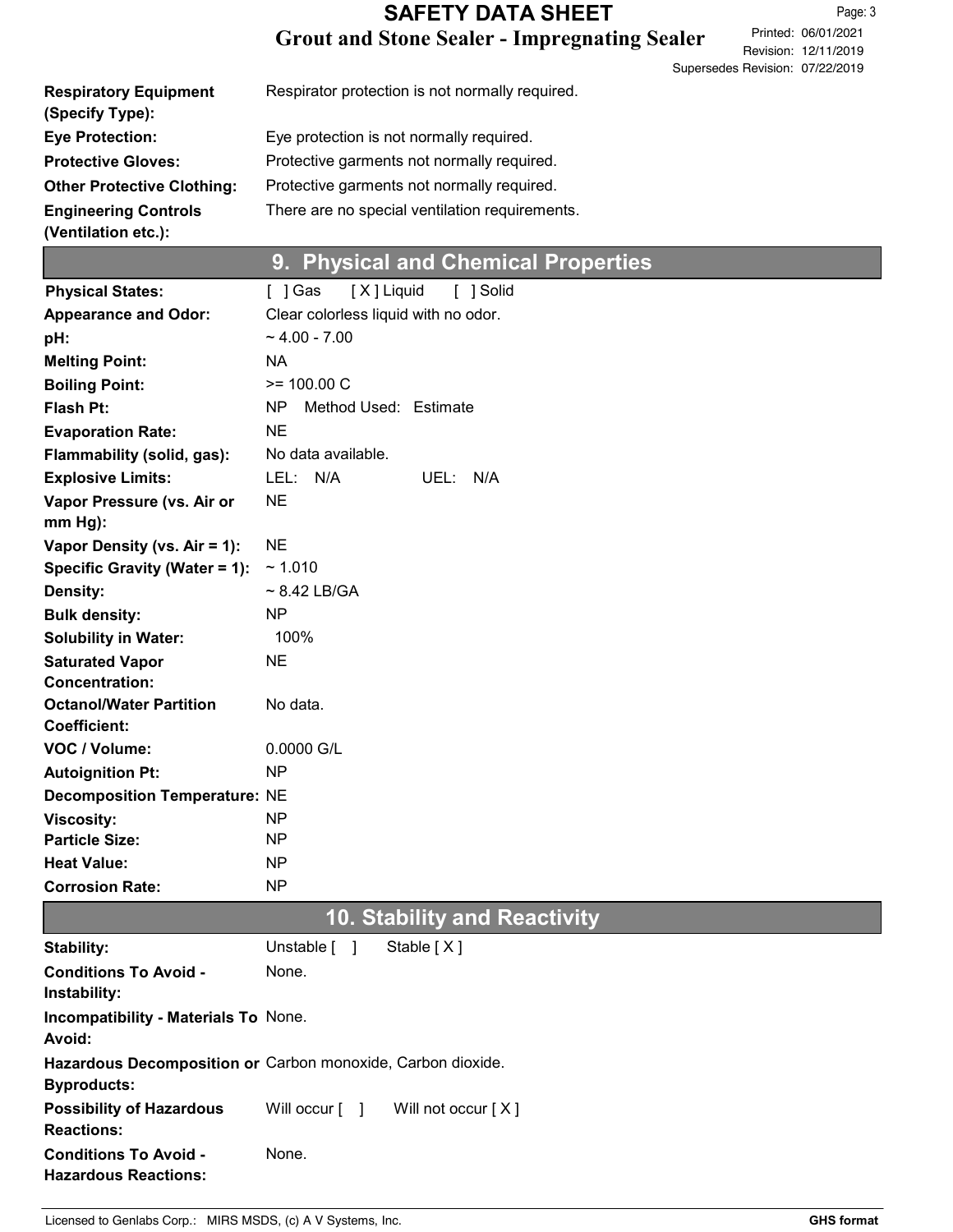### Grout and Stone Sealer - Impregnating Sealer SAFETY DATA SHEET

Revision: 12/11/2019 Printed: 06/01/2021 Page: 4 Supersedes Revision: 07/22/2019

### 11. Toxicological Information

| Toxicological Information: | Epidemiology: No data available.<br>Teratogenicity: No data available.<br>Reproductive Effects: Mutagenicity: Neurotoxicity: Other Studies: |
|----------------------------|---------------------------------------------------------------------------------------------------------------------------------------------|
| Carcinogenicity/Other      | CAS# 7732-18-5: Not listed by ACGIH, IARC, NTP, or CA Prop 65.                                                                              |

#### Information:

| CAS#      | Hazardous Components (Chemical Name) | <b>NTP</b> | <b>IARC</b> | <b>ACGIH</b> | <b>OSHA</b> |
|-----------|--------------------------------------|------------|-------------|--------------|-------------|
| 7732-18-5 | Water                                | n.a.       | n.a.        | n.a.         | n.a.        |
| <b>NA</b> | Not available)                       | n.a.       | n.a.        | n.a.         | n.a.        |

## 12. Ecological Information

| <b>13. Disposal Considerations</b> |                                                                                                                                                                                                                                                                                                                                                                                                                 |  |  |  |
|------------------------------------|-----------------------------------------------------------------------------------------------------------------------------------------------------------------------------------------------------------------------------------------------------------------------------------------------------------------------------------------------------------------------------------------------------------------|--|--|--|
| <b>Waste Disposal Method:</b>      | Chemical waste generators must determine whether a discarded chemical is classified as<br>a hazardous waste. US EPA guidelines for the classification determination are listed in 40<br>CFR Parts 261. Additionally, waste generators must consult state and local hazardous<br>waste regulations to ensure complete and accurate classification.<br>RCRA P-Series: None listed.<br>RCRA U-Series: None listed. |  |  |  |

### 14. Transport Information

#### LAND TRANSPORT (US DOT):

DOT Proper Shipping Name: Not regulated as a hazardous material.

DOT Hazard Class:

UN/NA Number:

LAND TRANSPORT (Canadian TDG):

TDG Shipping Name: Not Regulated.

#### MARINE TRANSPORT (IMDG/IMO):

IMDG/IMO Shipping Name: Not Regulated.

#### AIR TRANSPORT (ICAO/IATA):

ICAO/IATA Shipping Name: Not Regulated.

### 15. Regulatory Information

#### EPA SARA (Superfund Amendments and Reauthorization Act of 1986) Lists

| ∣CAS #                                                                         | Hazardous Components (Chemical Name) | S. 302 (EHS) | S. 304 RQ | S. 313 (TRI) |
|--------------------------------------------------------------------------------|--------------------------------------|--------------|-----------|--------------|
| 7732-18-5                                                                      | Water                                | No           | No        | No           |
| <b>NA</b>                                                                      | (Not available)                      | No           | No        | No           |
| IXIVes I INo<br>Acute (immediate) Health Hazard<br>This material moots the FDA |                                      |              |           |              |

|                             |                            | <b>This material meets the EPA</b> [X] Yes [ ] No Acute (immediate) Health Hazard |
|-----------------------------|----------------------------|-----------------------------------------------------------------------------------|
|                             |                            | <b>'Hazard Categories' defined</b> [ ] Yes [X] No Chronic (delayed) Health Hazard |
| for SARA Title III Sections | [ ] Yes [X] No Fire Hazard |                                                                                   |
| $311/312$ as indicated:     |                            | [ ] Yes [X] No Sudden Release of Pressure Hazard                                  |
|                             |                            | [ ] Yes [X] No Reactive Hazard                                                    |

| CAS#      | Hazardous Components (Chemical Name) | <b>Other US EPA or State Lists</b>  |
|-----------|--------------------------------------|-------------------------------------|
| 7732-18-5 | Water                                | CA PROP.65: No: CA TAC. Title 8: No |
| <b>NA</b> | Not available)                       | CA PROP.65: No: CA TAC, Title 8: No |